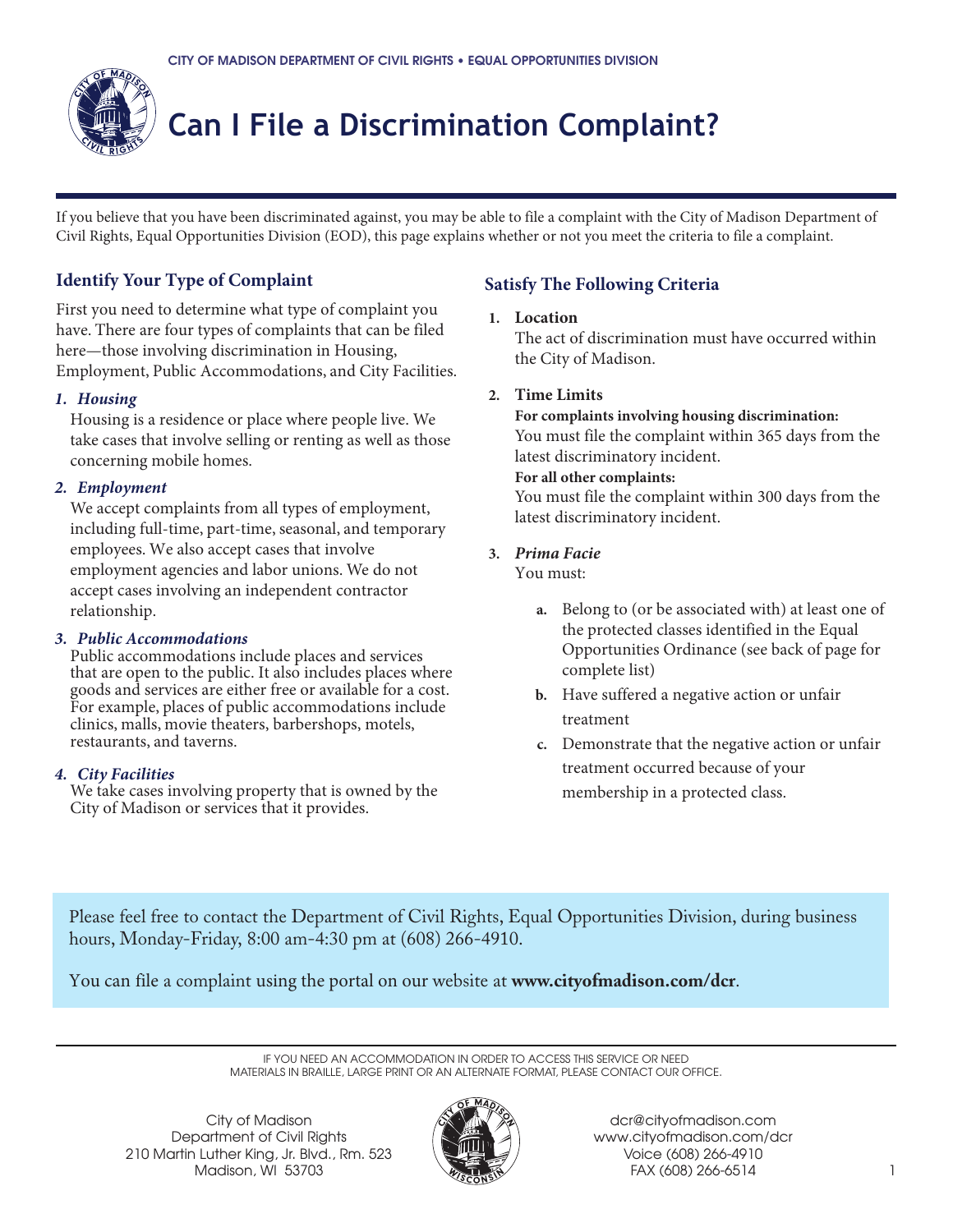

# **Can I File a Discrimination Complaint?**

#### **Protected Classes under the Madison Equal Opportunities Ordinance:**

- Sex
- Age  $(18+)$
- Race
- Color
- Non-religion
- Religion
- Marital status
- Familial status
- Student status
- National origin or ancestry
- Physical appearance
- Handicap/disability
- Domestic partners
- Sexual orientation
- Conviction record(does not apply to housing)
- Arrest record(does not apply to housing)
- Political beliefs
- Lawful Source of income
- Homelessness
- Less than honorable discharge
- Refusal to disclose Social Security Number
- Gender identity
- Genetic identity
- Citizenship status
- Victim of domestic abuse, sexual assault, or stalking (applies to housing only)
- Credit history (applies to employment only)
- Unemployment (applies to employment only)
- **Retaliation**

#### *Example of a Complaint of Discrimination*

If your employer wrote you up because you came in late, you cannot automatically assume that your employer discriminated against you. It is important to notice whether or not you were singled out. For example, say that you are the only Hispanic cook at a restaurant. You notice that your employer wrote you up when you were 15 minutes late, but did not write up any of the other cooks when they came in 15 minutes late.

These sorts of actions should signal to you that maybe your employer has treated you unfairly because of your membership in a protected class.

IF YOU NEED AN ACCOMMODATION IN ORDER TO ACCESS THIS SERVICE OR NEED MATERIALS IN BRAILLE, LARGE PRINT OR AN ALTERNATE FORMAT, PLEASE CONTACT OUR OFFICE.

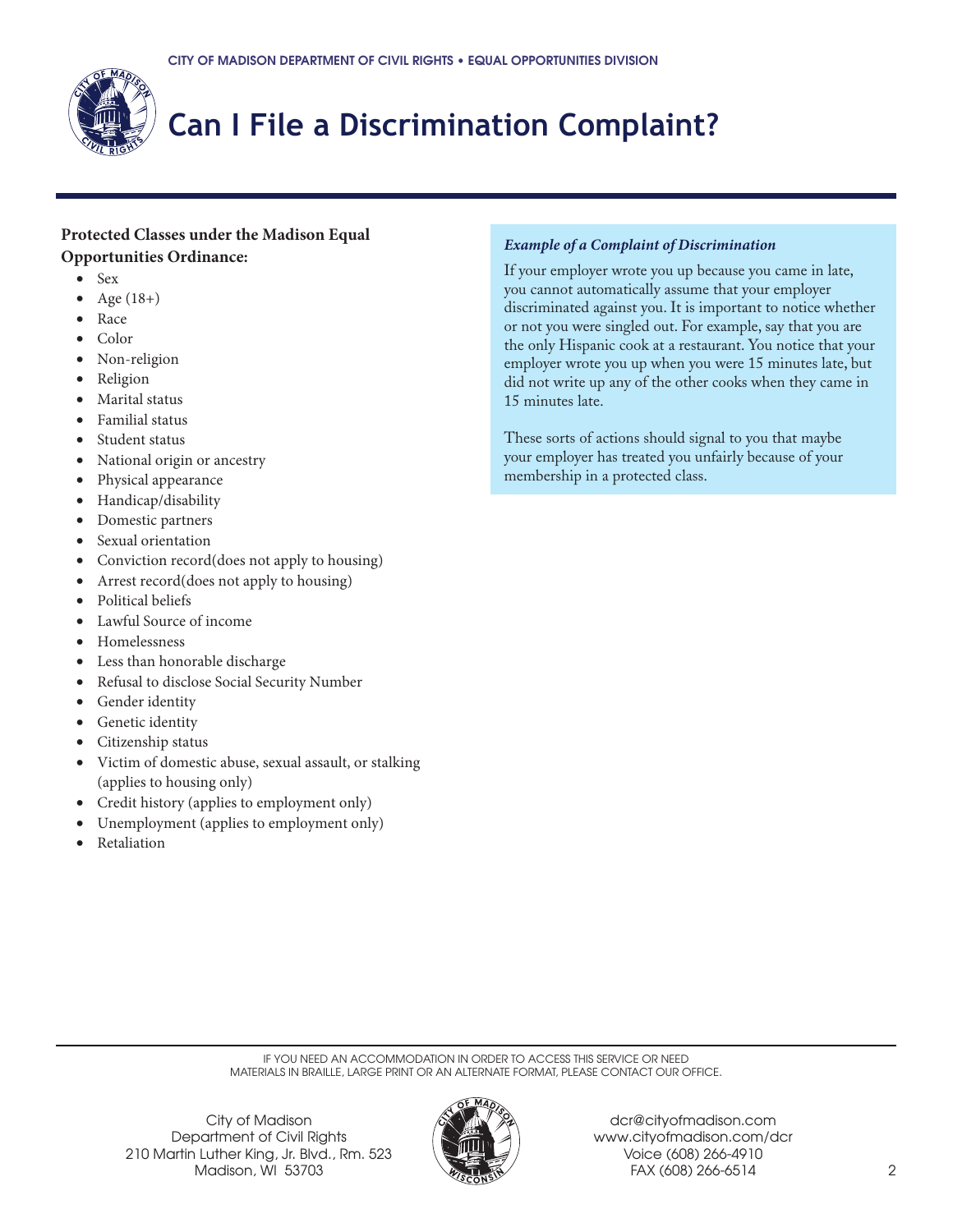

# **Filing a Complaint with the EOD: A Guide for the Complainant**

This brochure is a guide to help you understand the process of filing a complaint. It will provide you, "the Complainant," with the knowledge you will need to file against "the Respondent" (the company or organization that you are accusing of discrimination).

### **IMPORTANT THINGS TO REMEMBER WHEN FILING A COMPLAINT**

#### **Learn Whether Or Not You Meet The Criteria To File A Complaint**

First and foremost it is important to know if you are able to file a complaint of discrimination with the EOD. To learn if you may file, read our brochure: Can I File a Discrimination Complaint?

#### **Documentation is Key**

It will be useful to keep a written record of any actions and comments that may help show that you were discriminated against. While you generally don't need this information when you first file your complaint, it will help you present your case once the investigation begins.

If possible, it will be helpful to write down certain things like the time and date of conversations you had with your supervisor or anyone else on the Respondent's side. Also, it might be useful to document things like the names of any witnesses, notices you feel were discriminatory, as well as the response you received.

Remember to keep your own personal records, separate from the business, organization, or person that you are filing a claim against. This is to make absolutely certain that all of your records are correct and you have them if you need them.

Any written record(s) you keep may strengthen your case and help you in the end.

#### **Witnesses**

In addition to documenting important events and comments, it helps your case if you find people who witnessed the discrimination you experienced. The EOD does not call these witnesses. It is your responsibility to get a written statement from them.

Ask all witnesses to write a statement about what they saw or heard. Ask them to sign and date their statement and write their phone number and address. Keep these for your personal file. They may become helpful during the investigation.

Witnesses must have first-hand knowledge of the information that they may be called to speak about. For example, it would NOT strengthen your case to have a witness who had only heard of your discrimination. Witnesses must have been right there when a discriminatory action happened or directly heard the discriminatory comments relating to your case.

#### **WHILE FILING A COMPLAINT:**

Make certain to complete the entire form. Be clear and give as many details as possible. For example, if you think that you were discriminated against because of your race, it is important to write what your race is (Black, White, etc.). Then write exactly what happened to show how you were treated differently because of your race.

Remember that it is necessary that you show that you were treated differently from others who are NOT members of your protected class. When comparing, use examples where you and other people were treated differently under similar circumstances.

A sample complaint form is available to review and provide guidance while filling out your complaint on our website.

#### **AFTER FILING A COMPLAINT:**

It is your responsibility to update the Department of Civil Rights, Equal Opportunities Division, if you have a change of address or phone number. Also, if you plan to be absent from the city for a week or more, let us know. This is very important because we must dismiss your complaint if we are unable to locate you. This is true even if we find that discrimination may have happened.

Within ten (10) days of filing your complaint, intake specialists will reach out to you with next steps and provide imporant information about your case. If you decide to drop your case, it is your responsibility to withdraw it in writing.

Please feel free to file a complaint using the portal on our website at **www.cityofmadison.com/dcr**.

IF YOU NEED AN ACCOMMODATION IN ORDER TO ACCESS THIS SERVICE OR NEED MATERIALS IN BRAILLE, LARGE PRINT OR AN ALTERNATE FORMAT, PLEASE CONTACT OUR OFFICE.

City of Madison Department of Civil Rights 210 Martin Luther King, Jr. Blvd., Rm. 523 Madison, WI 53703



dcr@cityofmadison.com www.cityofmadison.com/dcr Voice (608) 266-4910 FAX (608) 266-6514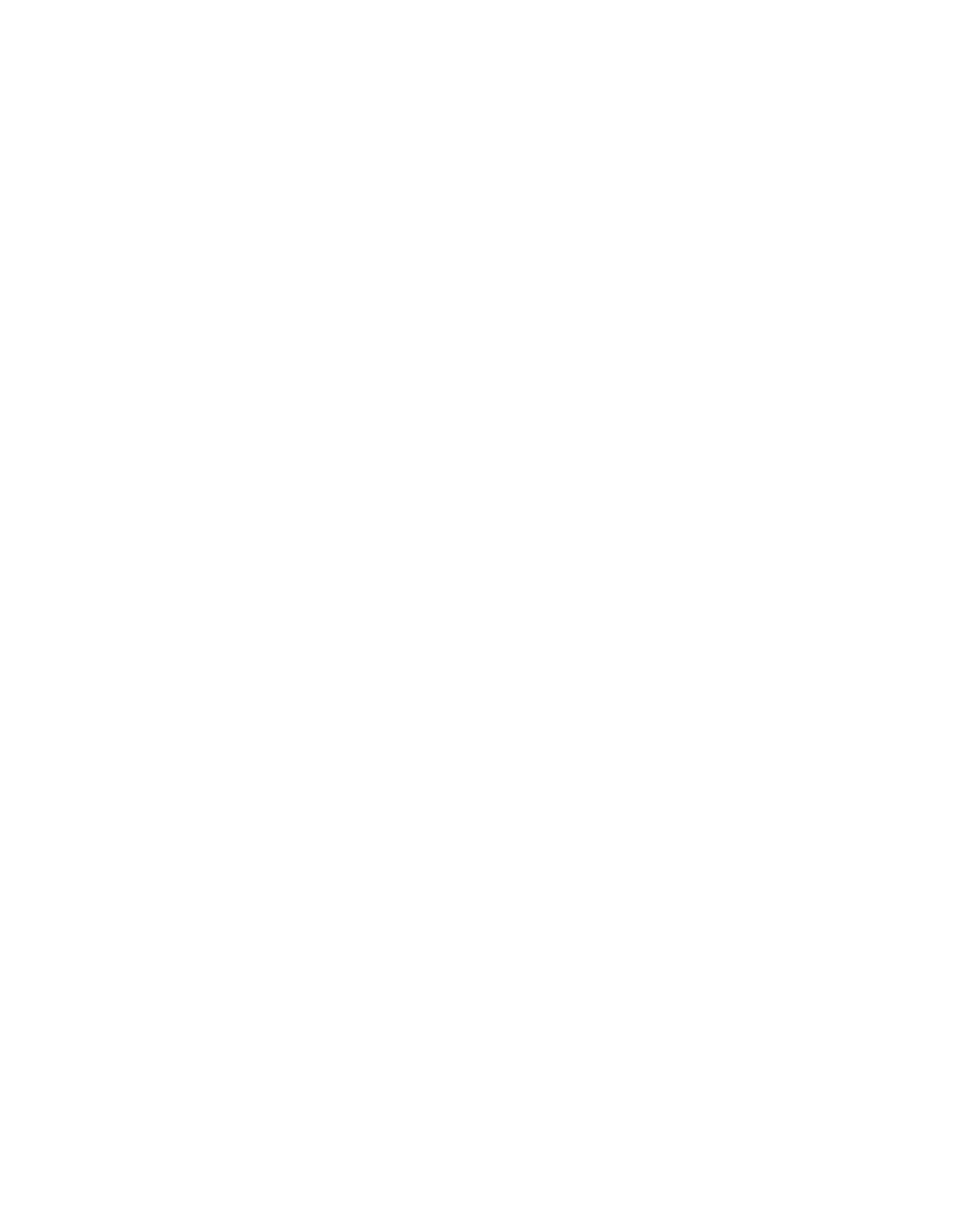

## **COMPLAINT OF DISCRIMINATION**

OFFICE USE ONLY

**EOD Case Number:** 

**EEOC Case Number:** 

#### **COMPLAINANT**

| Name: Kelly Green              |                                         | <b>Controlled Ave.</b>          |                                         |  |
|--------------------------------|-----------------------------------------|---------------------------------|-----------------------------------------|--|
| Address: 412 Hampton Street #3 |                                         | The company of the state second | an an<br>a con class seconds some state |  |
| City: Madison                  | State: WI                               | Zip Code: 53703                 | <b>Call Montgomers</b><br>A Marie Areas |  |
| . Telephone: 608-266-4910      | ∣ Email Address: kelly.green@gmail.com™ |                                 |                                         |  |

#### **RESPONDENT**

| Name: Russell Hunt Company |                                          |                 | area president<br>. |  |
|----------------------------|------------------------------------------|-----------------|---------------------|--|
| . Address: 2100 Hunter Rd  |                                          |                 |                     |  |
| City: Madison              | State: WI                                | Zip Code: 53703 |                     |  |
| Telephone: 608-555-4910    | Email Address: hr@russellhuntcompany.com |                 |                     |  |

#### COMPLAINANT'S CONTACT PERSON (Name someone outside of your household who would know how to contact you)

| Telephone: 281-555-1996      | Email Address: gomez1996@yahoo.com<br>will be a series |                   |                                        |                 |  |
|------------------------------|--------------------------------------------------------|-------------------|----------------------------------------|-----------------|--|
| City: Madison                |                                                        | State: WI         | <b>Contract Communication</b>          | Zip Code: 53714 |  |
| Address: 2705 Blue Water Way |                                                        | <b>CONTRACTOR</b> | <u>Alian I</u><br><b>LESSEN MARKET</b> |                 |  |
| Name: Casey Gomez            |                                                        |                   |                                        |                 |  |

#### This complaint is about:

| <b>Housing</b> | llEmplovment | $\cdots$<br>IPublic.<br>: Accommodations | Services<br>ILITV. |
|----------------|--------------|------------------------------------------|--------------------|
|                |              |                                          |                    |

#### 1. When did the last incident of discrimination happen? 03/13/2019

2. Where did the incident of discrimination occur?(City/State) Madison, WI

### 3. I believe I faced discrimination because I belong to the following protected class(es) (Although you may belong to

many protected classes, only mark the box(es) of the protected class(es) that you feel you were discriminated against.

| Sex: Female                    | Arrest Record (employment & public accommodation complaints only)                 |
|--------------------------------|-----------------------------------------------------------------------------------|
| $\Box$ Color:                  | Conviction Record (employment & public accommodation complaints only)             |
| Race: Black                    | <b>□Domestic Partners</b>                                                         |
| □National Origin/Ancestry      | $\Box$ Homelessness                                                               |
| Religion: <b>William</b>       | $\Box$ Non-Religion                                                               |
| Sexual Orientation:            | Retaliation                                                                       |
| Source of Income:              | ⊟Student                                                                          |
| Disability: 2007               | Genetic Identity (employment & housing complaints only)                           |
| Marital Status: ___            | Social Security (employment & public accommodation complaints only)               |
|                                | Unemployment (employment complaints only)                                         |
| ■Age: DOB: 02/15/1960          | □Less than Honorable Discharge from the Military                                  |
| $\Box$ Gender Identity: ______ | Credit History (employment complaints only)                                       |
| □Physical Appearance : ___     | <b>Citizenship</b>                                                                |
| Political Beliefs :            | Victim of Domestic Abuse, Sexual Assault or Stalking (housing<br>complaints only) |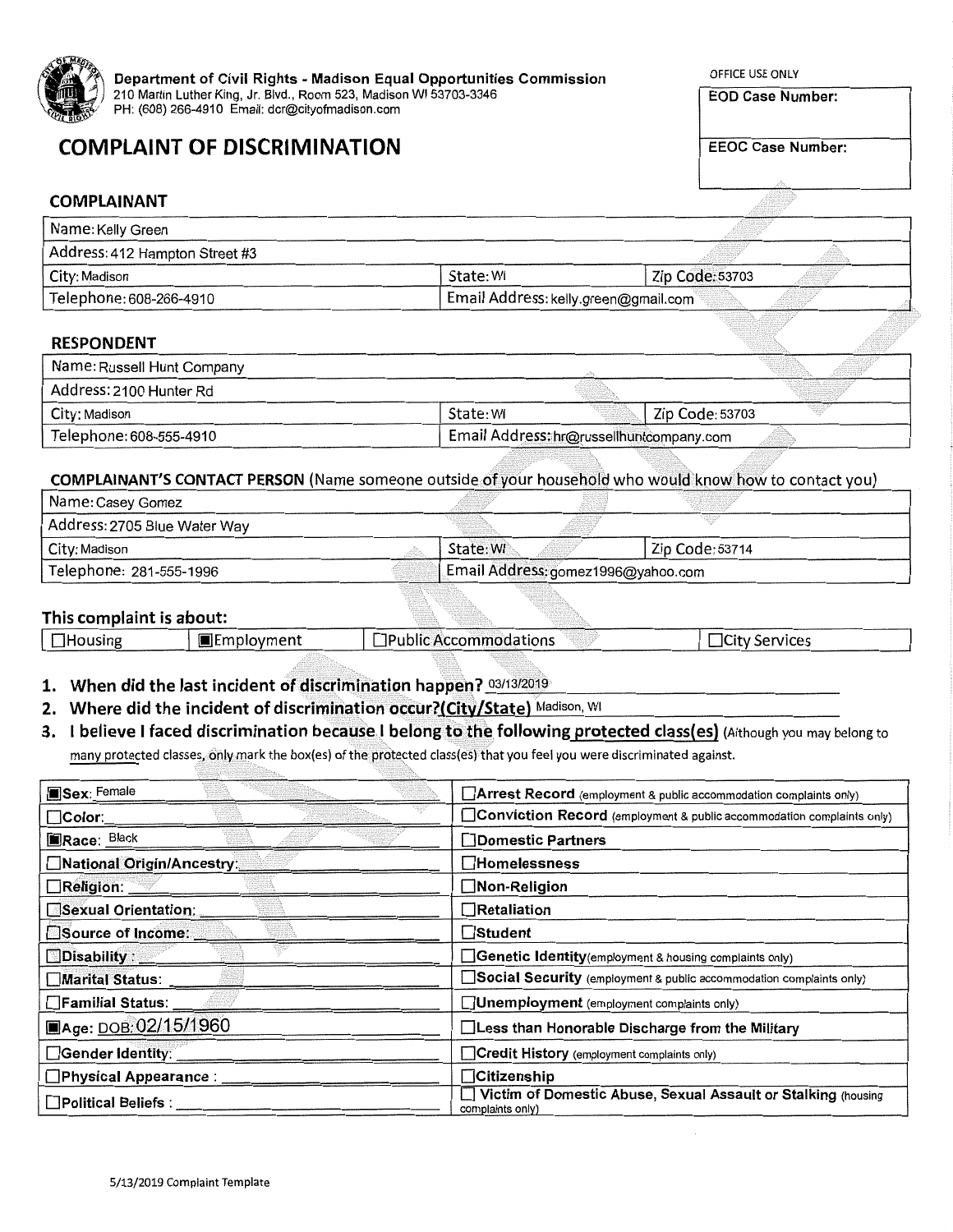#### **4. Explain what occurred that you feel was discriminatory by answering the following questions:**

#### a. What negative treatment or action did you experience?

My employer demoted me on 03/11/2019 from the position I have held for the last 10 years. I complained that instead of demotion, I deserved a promotion. After I complained, I was told I had a bad attitude and then was fired on 03/13/2019 I have a great work record and have never been disciplined.

b. Explain how each action was related to your protected class(es) (Refer to Question 3)

People with less experience and less seniority were promoted while I was demoted. They were not people of color and were all younger by about 20 years and were all men. The new management staff said discriminatory things about older workers at Russell Hunt and show a patter of only promoting young, white men.

#### **What do you hope to get out of this process?**

**lackmey** fees<br>□Lost Wages

**li]Apology** □Remove personnel record □ Lost Wages □Letter of reference □Difference in rent □Financial settlement □Reinstatement

·.

□Moving expenses □Out of pocket expenses □Training through OCR □Vacant unit

**By signing below, I hereby agree to comply with the Equal Opportunities Commission Rules and to fully participate in the investigation of this complaint. I am aware that failure to do so may result in the dismissal of the case.** 

**Does the employer have ██Yes<br>15 or more emplovees? ██ No** 15 or more employees?

*�i- DA .. V.,;�* **x\_** *il* 

**Signature of complainant or authorized representative Date Signed:** 06/01/2019

CCP Use Only **Organization:**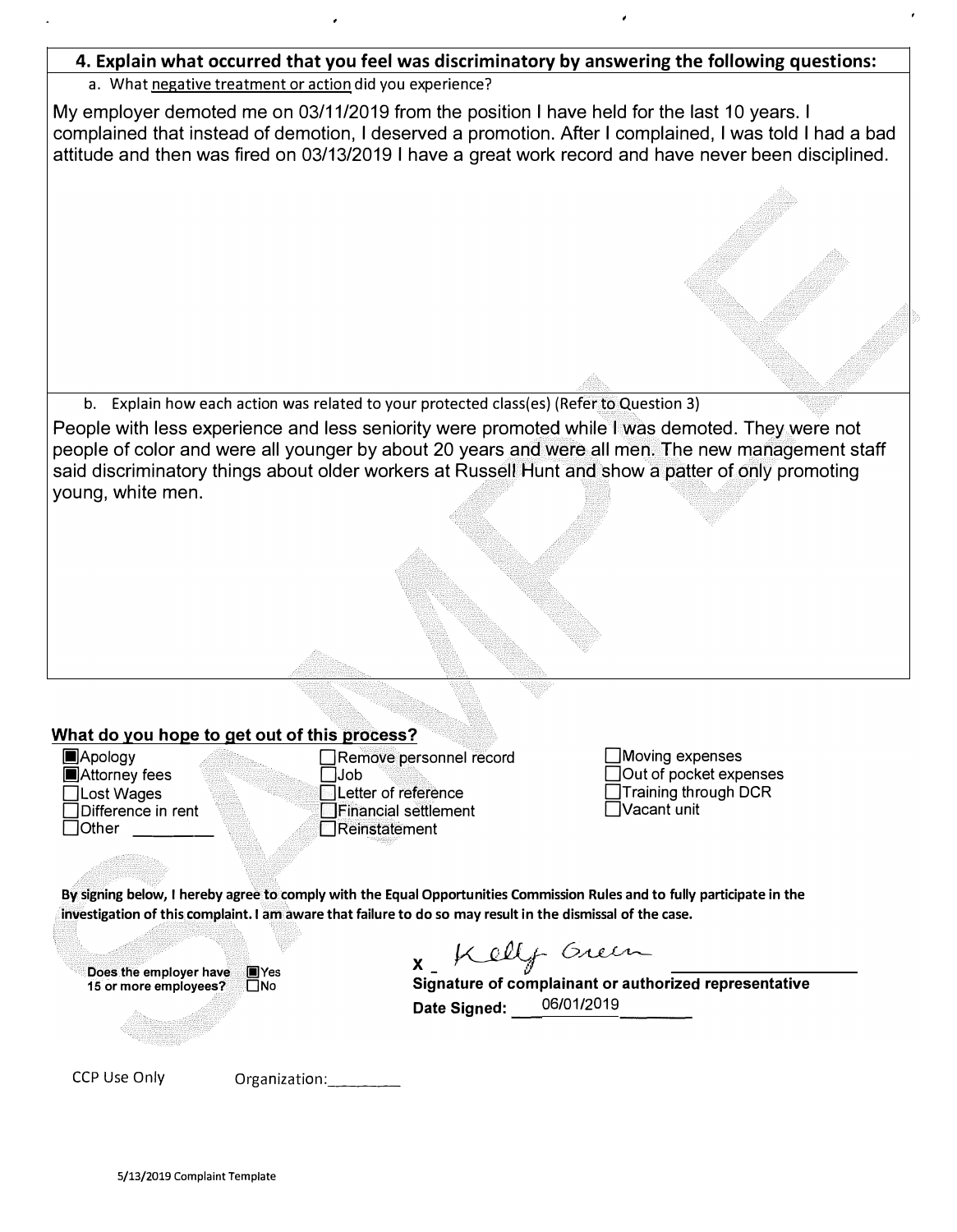

## **Department of Civil Rights**

Norman D. Davis, Director City-County Building, Room 523 **Equal Opportunities Division** 210 Martin Luther King, Jr. Boulevard Madison, Wisconsin 53703 Phone: (608) 266-4910 Fax: (608) 266-6514 [dcr@cityofmadison.com](mailto:dcr@cityofmadison.com) [www.cityofmadison.com/dcr](http://www.cityofmadison.com/dcr)

### OUTLINE OF COMPLAINT PROCESS

You have filed a complaint of discrimination or a complaint has been filed against you. This is an outline of what happens next.

It is your decision as to whether or not to be represented by an attorney. We have provided our attorney referral list to you, but cannot provide you an attorney. You may represent yourself or have an advocate. You are not required to have an attorney for the EOC process, however, if you wish to be represented, you are responsible to find your own attorney, advocate or other representative.

#### **A. Early Mediation**

Your case has been assigned to a Mediator for an early mediation. That person's name is on the letter attached to the complaint. The letter also contains a date for the mediation. A Mediator will talk to the parties and try to help them reach a resolution. Mediation is a voluntary process.

If mediation is waived, or a resolution cannot be reached, your case will be assigned to an investigator. If the mediation is successful, the Complainant will sign an EOD Withdrawal Form and the EOD will take no further action.

#### **B. Investigation**

Should either party waive mediation, or if mediation is unsuccessful, your case will be assigned to an investigator. You will receive your investigator's name and contact information, along with a questionnaire you will need to provide responses to. It is necessary that you comply with all deadlines given by the investigator. The information received by the investigator during this time will form the basis for their determination. Once the investigation is completed, you will receive an initial determination. The determination may be probable cause to believe that discrimination occurred, no probable cause, or a combination of the two.

#### **1. No Probable Cause**

A NO PROBABLE CAUSE determination will be issued if the investigator does not conclude that discrimination may have occurred. If the Complainant does not appeal in writing, the case will be closed. If appealed, the hearing examiner will review the determination. Either party may submit additional information to the hearing examiner. The examiner may uphold or overturn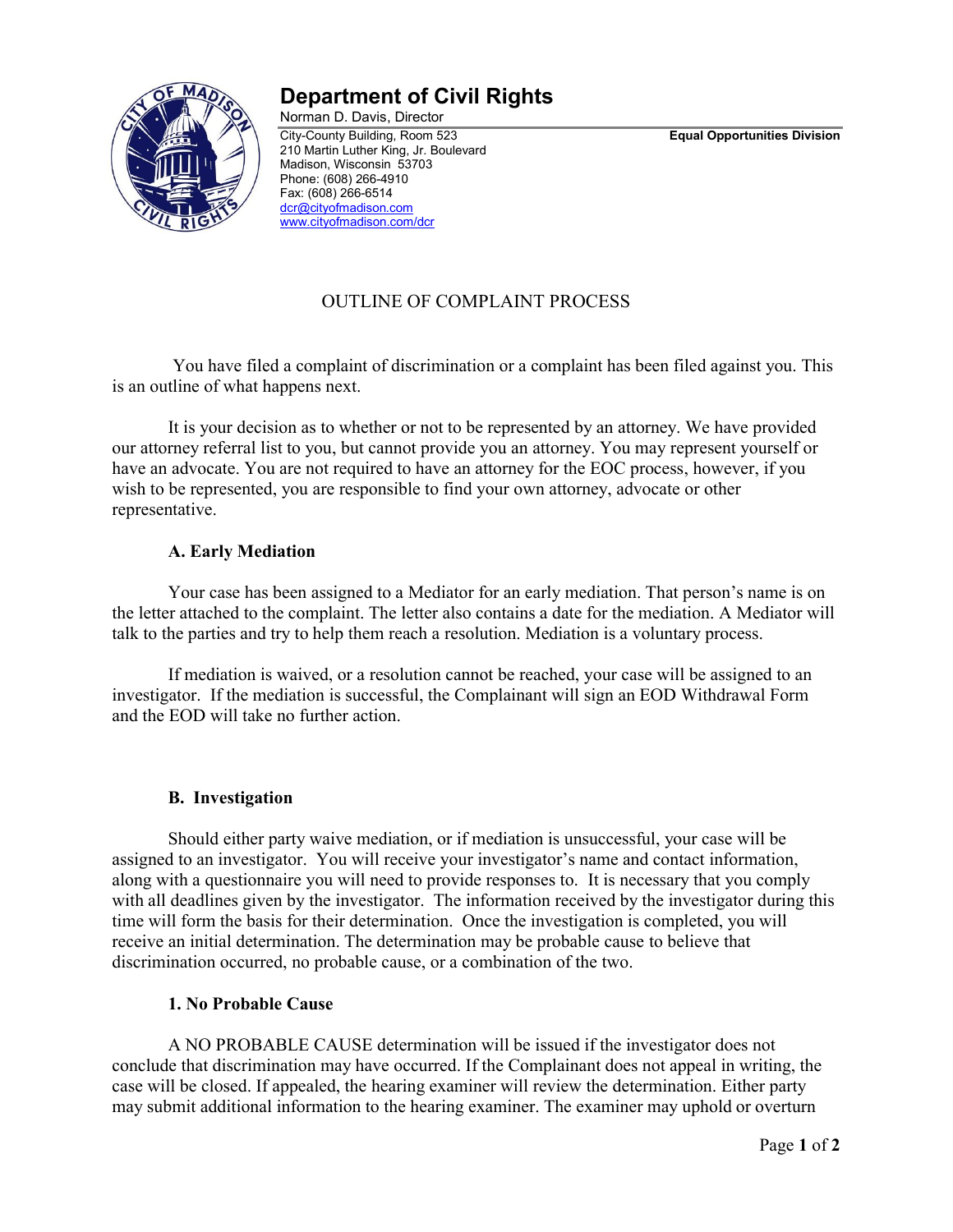the determination. If the examiner upholds the finding of no probable cause, the Complainant may submit a written appeal of the examiner's decision to the Equal Opportunities Commission for review. If there is no appeal, the case will be closed.

#### **2. Probable Cause**

A determination of PROBABLE CAUSE means that based on information collected, the investigator concluded that discrimination may have occurred. There is no appeal of a finding of probable cause. The case then proceeds to conciliation.

#### **C. Conciliation**

Conciliation is a voluntary process to try to resolve the case. When a probable cause determination is made, the case will be scheduled for conciliation. If either party does not wish to conciliate, or if the parties cannot reach an agreement, the case will be certified to a public hearing on the merits.

#### **D. Hearing on the Merits**

When a case is certified to hearing, each party may present evidence, call witnesses, crossexamine witnesses, make objections, and make opening and closing statements--similar to a courtroom hearing or trial.

The hearing examiner does not consider information from the investigation. You must present all of the evidence and witnesses at the hearing that you want the hearing examiner to consider in deciding your case, even if it was previously presented. You may request the examiner to provide you with subpoenas for your witnesses and/or documents.

Based on the evidence presented at the hearing, the hearing examiner will make a decision whether or not discrimination occurred. This decision is called Recommended Findings of Fact, Conclusions of Law and Order and will include a finding of discrimination and a remedy, or a reason why discrimination was not found.

#### **E. Commission and Court Appeals**

The hearing examiner's decision may be appealed in writing to the Commission by either party. The Commission reviews the record made at the hearing. New evidence will not be considered. Either party may appeal the Commission's decision to circuit court.

You may contact our office if you have any questions about the complaint process.

This is intended to be a general guide to the complaint process and is not intended to be an exhaustive description of all possibilities. If you need an interpreter, materials in alternate formats or other accommodations to access this service, activity or program, please contact us at (608) 266-4910.

------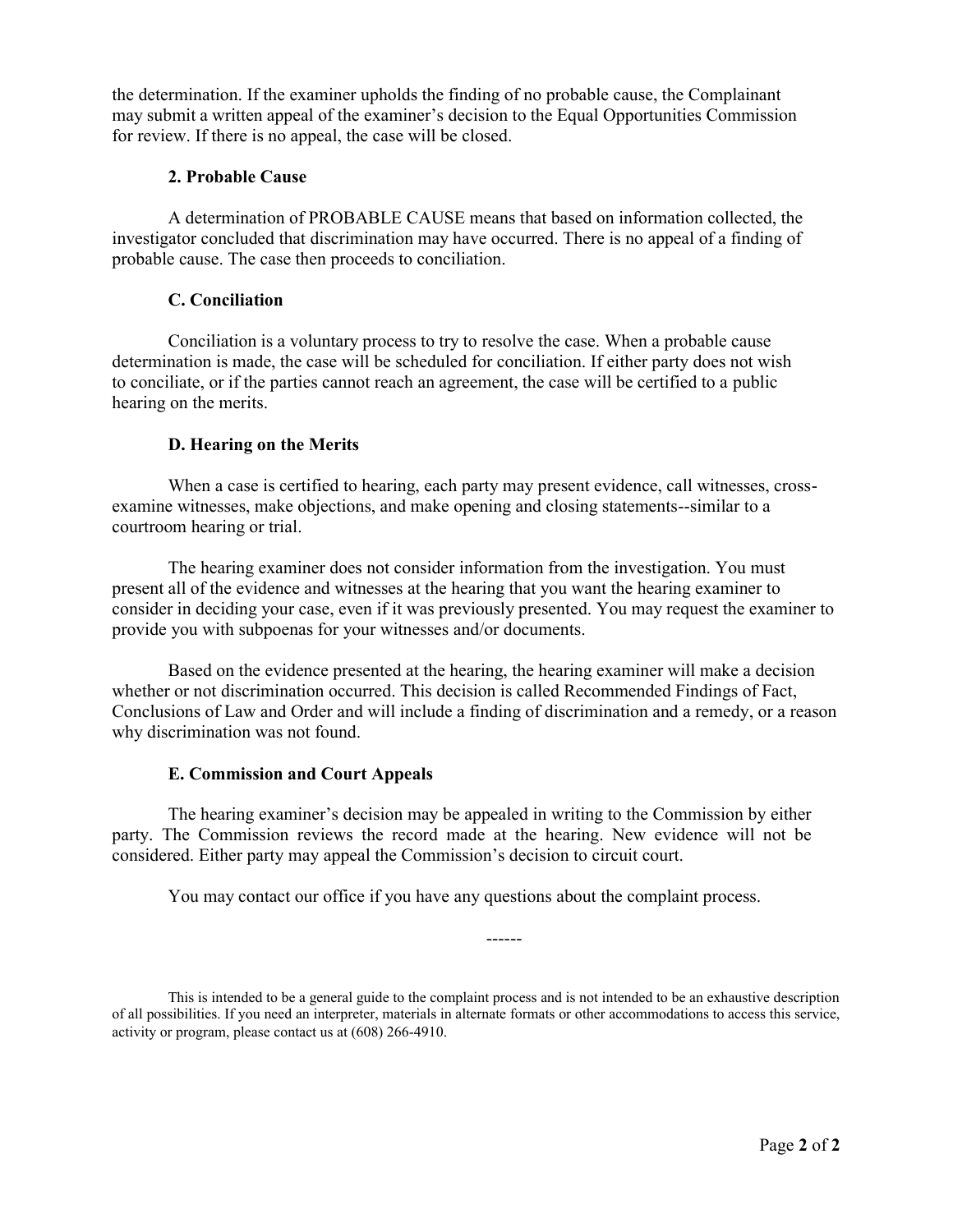CITY OF MADISON DEPARTMENT OF CIVIL RIGHTS . EQUAL OPPORTUNITIES DIVISION

# **The Complaint Process**



IF YOU NEED AN ACCOMMODATION IN ORDER TO ACCESS THIS SERVICE OR NEEDMATERIALS IN BRAILLE, LARGE PRINT OR AN ALTERNATE FORMAT, PLEASE CONTACT OUR OFFICE

**Contact Information:** 

City of Madison Department of Civil Rights 210 Martin Luther King, Jr. Blvd., Rm. 523 Madison, WI 53703

dcr@cityofmadison.com www.cityofmadison.com/dcr Voice (608) 266-4910 FAX (608) 266-6514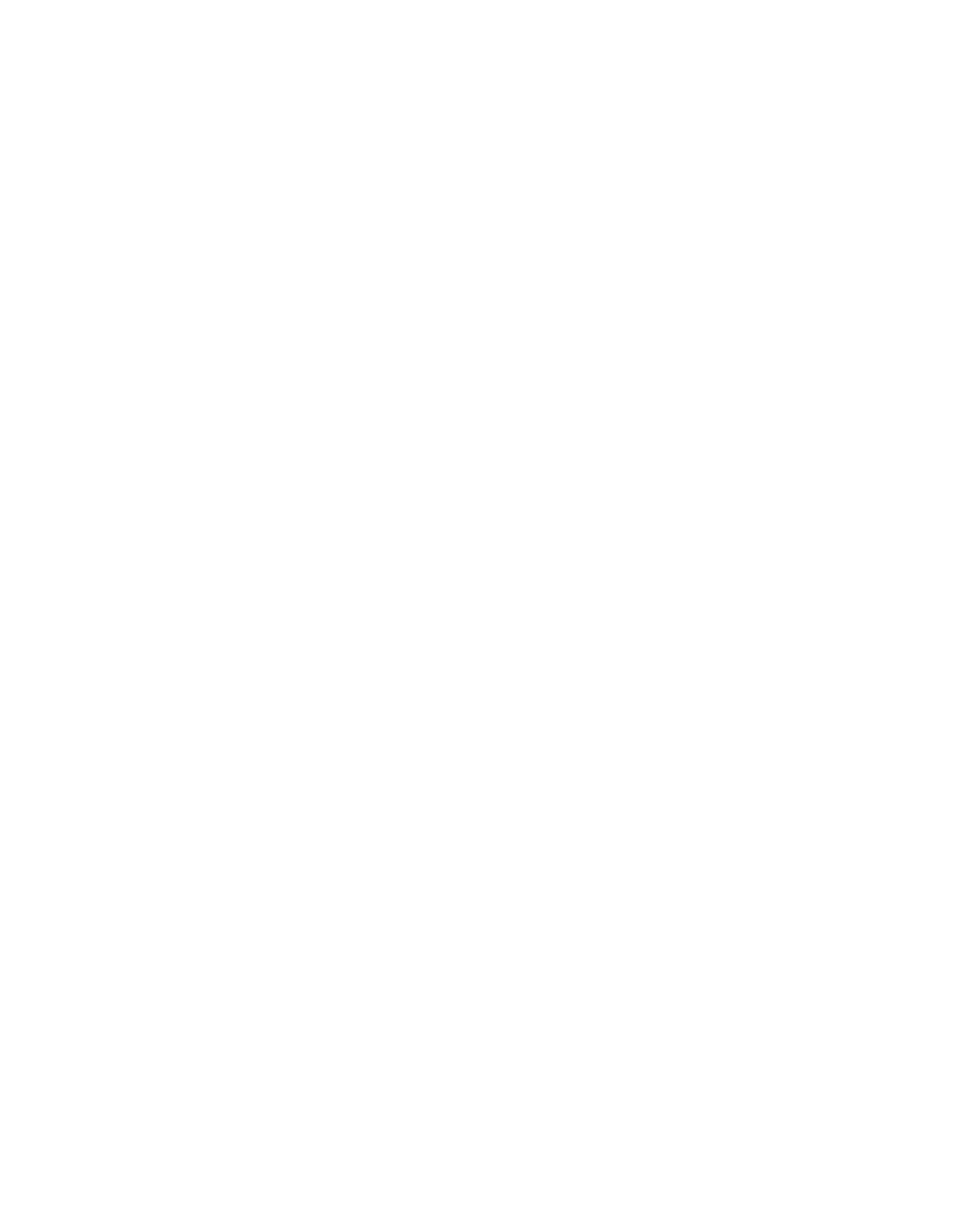

**CITY OF MADISON DEPARTMENT OF CIVIL RIGHTS • EQUAL OPPORTUNITIES DIVISION** 210 MARTIN LUTHER KING JR BLVD, MADISON WI 53703 608-266-4910 | DCR@CITYOFMADISON.COM

# **ATTORNEY REFERRAL LIST**

This list is purely informational. The following attorneys have expressed an interest in representing Complainants and/or Respondents in discrimination matters under Section 39.03 of the Madison General Ordinances, the Equal Opportunities Ordinance. These attorneys affirm they have been the attorney of record in at least one Madison Equal Opportunities Division case or in at least two discrimination cases elsewhere. These attorneys have agreed to provide a free half-hour consultation to persons who contact them regarding discrimination matters (Section 39.03).

It is solely up to you to pay your attorney. The Equal Opportunities Division is not involved with, nor liable for, payment or collection of fees. This is not an exclusive list. You may retain any attorneys on this list; you may retain any other attorney (not listed) of your choice; you may have any other person (non-attorney) assist you. You may also represent yourself

| <b>Email, Phone, and Website</b><br>Law Firm<br><b>Attorneys</b><br>(Additional Languages Offered)<br>Forberger Law S.C.<br>vforberger@fastmail.fm<br>Mr. Victor Forberger<br>2509 Van Hise Ave.<br>608-352-0138<br>law.vforberger.fastmail.fm<br>Madison, WI 53705<br>Williams Oby Law Group<br>Ms. Krystal Williams-Oby<br>ko@kwolaw.com<br>1402 Pankratz St., Ste. 103<br>608-406-2329<br>Madison, Wisconsin 53704<br>www.kwolaw.com<br>Ms. Mary E. Kennelly<br>mkennelly@foxquick.com<br>Fox & Fox, S.C.<br>Mr. Richard Rice<br>rrice@foxquick.com<br>124 W Broadway<br>608-258-9588<br>Monona, WI 53718 | Complainant |  |                 |  |
|--------------------------------------------------------------------------------------------------------------------------------------------------------------------------------------------------------------------------------------------------------------------------------------------------------------------------------------------------------------------------------------------------------------------------------------------------------------------------------------------------------------------------------------------------------------------------------------------------------------|-------------|--|-----------------|--|
|                                                                                                                                                                                                                                                                                                                                                                                                                                                                                                                                                                                                              |             |  |                 |  |
|                                                                                                                                                                                                                                                                                                                                                                                                                                                                                                                                                                                                              |             |  |                 |  |
|                                                                                                                                                                                                                                                                                                                                                                                                                                                                                                                                                                                                              |             |  |                 |  |
|                                                                                                                                                                                                                                                                                                                                                                                                                                                                                                                                                                                                              |             |  |                 |  |
|                                                                                                                                                                                                                                                                                                                                                                                                                                                                                                                                                                                                              |             |  |                 |  |
|                                                                                                                                                                                                                                                                                                                                                                                                                                                                                                                                                                                                              |             |  |                 |  |
|                                                                                                                                                                                                                                                                                                                                                                                                                                                                                                                                                                                                              |             |  |                 |  |
|                                                                                                                                                                                                                                                                                                                                                                                                                                                                                                                                                                                                              |             |  |                 |  |
|                                                                                                                                                                                                                                                                                                                                                                                                                                                                                                                                                                                                              |             |  |                 |  |
|                                                                                                                                                                                                                                                                                                                                                                                                                                                                                                                                                                                                              |             |  |                 |  |
|                                                                                                                                                                                                                                                                                                                                                                                                                                                                                                                                                                                                              |             |  |                 |  |
|                                                                                                                                                                                                                                                                                                                                                                                                                                                                                                                                                                                                              |             |  | www.fox-law.com |  |
| Mr. Colin B. Good<br>cgood@hq-law.com<br>Hawks Quindel, S.C.                                                                                                                                                                                                                                                                                                                                                                                                                                                                                                                                                 |             |  |                 |  |
| ahalstead@hq-law.com<br>Mr. Aaron Halstead (Spanish)<br>409 E Main St.                                                                                                                                                                                                                                                                                                                                                                                                                                                                                                                                       |             |  |                 |  |
| wparsons@hq-law.com<br>Mr. William Parsons<br>Madison, WI 53703                                                                                                                                                                                                                                                                                                                                                                                                                                                                                                                                              |             |  |                 |  |
| 608-257-0040   www.hq-law.com                                                                                                                                                                                                                                                                                                                                                                                                                                                                                                                                                                                |             |  |                 |  |
| Mr. William Haus<br>haus@hrbllp.com<br>Haus, Roman & Banks LLP                                                                                                                                                                                                                                                                                                                                                                                                                                                                                                                                               |             |  |                 |  |
| 608-257-0420<br>148 E. Wilson St., Ste. 200                                                                                                                                                                                                                                                                                                                                                                                                                                                                                                                                                                  |             |  |                 |  |
| www.hrbllp.com<br>Madison, WI 53703                                                                                                                                                                                                                                                                                                                                                                                                                                                                                                                                                                          |             |  |                 |  |
| sparer@herricklaw.net<br>Herrick & Kasdorf, LLP<br>Mr. David Sparer                                                                                                                                                                                                                                                                                                                                                                                                                                                                                                                                          |             |  |                 |  |
| 608-257-1369<br>16 N. Carroll St., Ste. 500                                                                                                                                                                                                                                                                                                                                                                                                                                                                                                                                                                  |             |  |                 |  |
| www.herricklaw.net<br>Madison, WI 53703                                                                                                                                                                                                                                                                                                                                                                                                                                                                                                                                                                      |             |  |                 |  |
| Pines Bach LLP<br>Ms. Tamara Packard<br>tpackard@pinesbach.com                                                                                                                                                                                                                                                                                                                                                                                                                                                                                                                                               |             |  |                 |  |
| 122 W. Washington Ave.<br>608-251-0101                                                                                                                                                                                                                                                                                                                                                                                                                                                                                                                                                                       |             |  |                 |  |
| Ste. 900<br>www.pinesbach.com                                                                                                                                                                                                                                                                                                                                                                                                                                                                                                                                                                                |             |  |                 |  |
| Madison, WI 53703<br>Mr. Jeff Scott Olson                                                                                                                                                                                                                                                                                                                                                                                                                                                                                                                                                                    |             |  |                 |  |
| jsolson@scofflaw.com<br>Jeff Scott Olson Law Firm, S.C.                                                                                                                                                                                                                                                                                                                                                                                                                                                                                                                                                      |             |  |                 |  |
| ajf@scofflaw.com<br>Ms. Andrea J Farrell<br>131 E. Wilson St. Ste 1200                                                                                                                                                                                                                                                                                                                                                                                                                                                                                                                                       |             |  |                 |  |
| 608-283-6001<br>Madison, WI 53703<br>www.scofflaw.com                                                                                                                                                                                                                                                                                                                                                                                                                                                                                                                                                        |             |  |                 |  |
| Amy Scarr, S.C.<br>Ms. Amy Scarr                                                                                                                                                                                                                                                                                                                                                                                                                                                                                                                                                                             |             |  |                 |  |
| attorneyamyscarr@gmail.com<br>608-255-6610<br>131 W. Wilson St., Suite 900                                                                                                                                                                                                                                                                                                                                                                                                                                                                                                                                   |             |  |                 |  |
| Madison, WI 53703<br>www.madisondiscriminationattorney.com                                                                                                                                                                                                                                                                                                                                                                                                                                                                                                                                                   |             |  |                 |  |
| Ms. Sally Stix<br>sally.stix@stixlaw.com                                                                                                                                                                                                                                                                                                                                                                                                                                                                                                                                                                     |             |  |                 |  |
| <b>Stix Law Offices</b><br>Mr. Timothy Scheffler<br>tim.scheffler@stixlaw.com                                                                                                                                                                                                                                                                                                                                                                                                                                                                                                                                |             |  |                 |  |
| 700 Rayovac Dr., Ste. 117<br>608-271-9888                                                                                                                                                                                                                                                                                                                                                                                                                                                                                                                                                                    |             |  |                 |  |
| Madison, WI 53711<br>www.stixlaw.com                                                                                                                                                                                                                                                                                                                                                                                                                                                                                                                                                                         |             |  |                 |  |
| Marilyn Townsend, Attorney<br>Ms. Marilyn Townsend<br>marilyn.townsend@mtownlaw.com                                                                                                                                                                                                                                                                                                                                                                                                                                                                                                                          |             |  |                 |  |
| 16 North Carroll Street, Ste. 500<br>608-255-5111                                                                                                                                                                                                                                                                                                                                                                                                                                                                                                                                                            |             |  |                 |  |
| Madison, WI 53703<br>Mtownlaw.com                                                                                                                                                                                                                                                                                                                                                                                                                                                                                                                                                                            |             |  |                 |  |